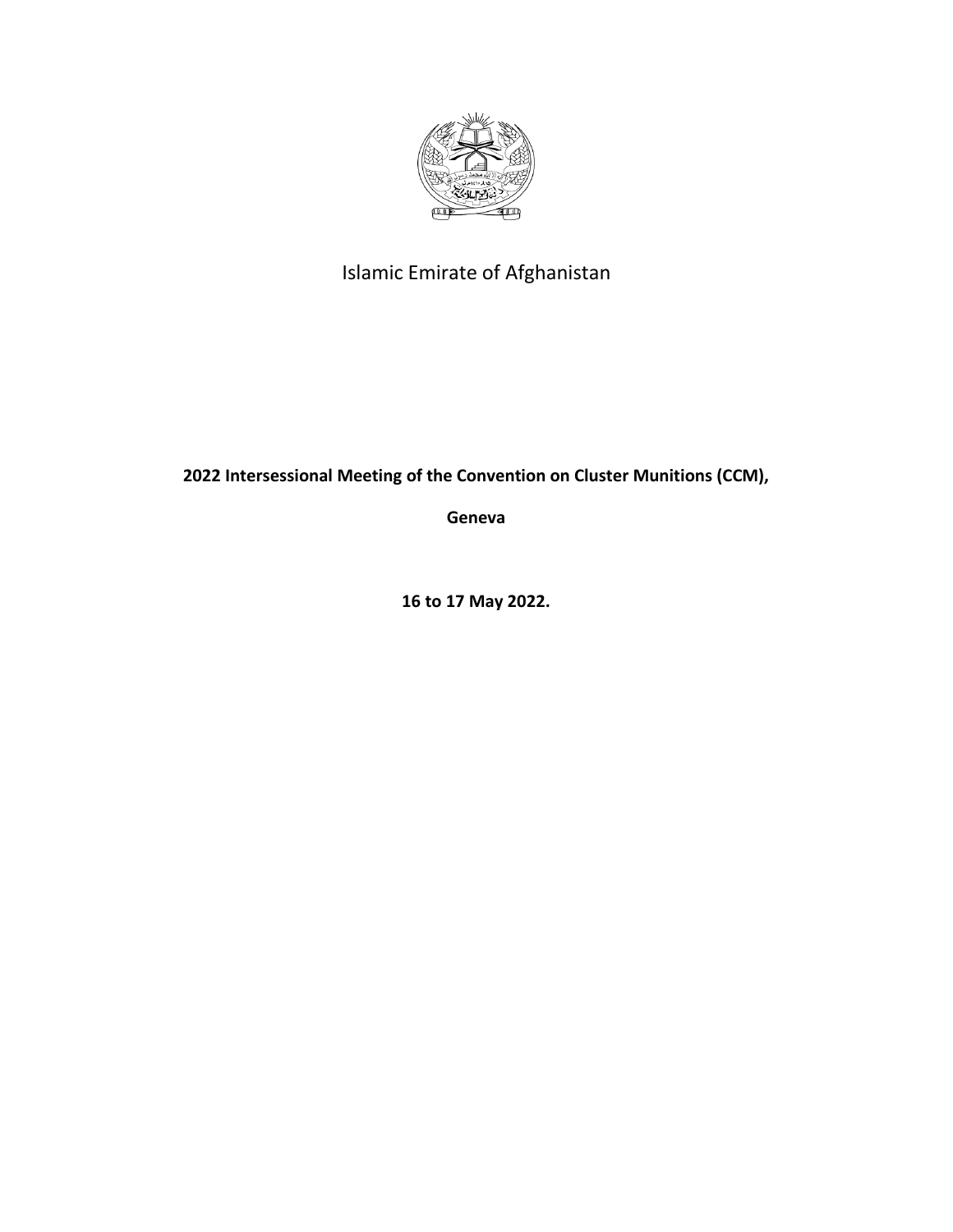## **Afghanistan's statement on the Article - 4:**

## Excellences, Distinguished Heads of Delegates, Ladies and Gentlemen!

The Government of Afghanistan signed the CCM in December 2008 and ratified it on 8 September 2011. And entered it into force on 1 March 2012. Following that, all known CCM stockpiles were destroyed during 2012-2014.

According to the DMAC-MIS data since 1979, there are 41,090 mine, ERW, CM and AIM casualties recorded, out of which 253 are due to Cluster Munitions (CM). Children making 61% of all CM Causalities.

With regard to the Article three of the CCM, Afghanistan has already destroyed all its Cluster Munitions stocks before the CCM entered into force.

Regarding the Article four of the CCM, Afghanistan has a comprehensive survey information on the extent and impact of explosives hazards including cluster munitions. Currently, the program managed to release more than 30 CM hazards covering 12.7 sq. km area since the convention's entry into force in March 2012. This covers 12.4 sq. km area cleared and 0.25 sq. km area cancelled. Based on reports, 416290s.m is cleared from cluster munitions with 32 bomblets and 20852 fragments found in April,2022. Based on DMAC\_MIS data, 9.7 s.km area still need to be cleared. No reduction is reported during land release as the indicated areas were fully checked for sub-surface items. These cluster munitions sites are located in 4 Provinces out of 34. Clearance of areas contaminated by cluster munitions is included in the national mine action implementation plan. By the change of government and takeover of new regime, all the area is fortunately secure now and ready for conducting survey and clearance operations. The support of donor communities is immensely needed in this regard for make use of this precious opportunity at maximum and alleviate the risks of ERW which still take the lives of many, largely children. At the beginning of year 1400 (April 2021), there were 10 recorded CHA CM hazards in the database which needed clearance. DMAC requested the two main donors (PMWRA and UNMAS through VTF fund) of the program for funding the clearance of the mentioned hazards. Fortunately, the two donors committed to provide funds for the remaining 10 CM hazards in a manner that five hazards allocated to PMWRA fund and five hazards for VTF fund through UNMAS.

PMWRA has managed to fund Demining Agency for Afghanistan (DAFA) one of the national mine action NGOs that was involved in implementation of a CM project during recent three years. DAFA already started clearance of the five allocated hazards. They are on track and we hope it will be completed by the end of this year.

Regarding survey of areas contaminated by landmines and EO, local people have always been the main source of information. However, for survey related to areas contaminated by cluster munitions, the bombing data (coordinates) provided by the Coalition Forces was very helpful in identification and survey of affected areas.

There are 16-recorded CM hazards with total size of 9.9 sq. km out of which 11 of them surveyed since April 2021 and the remaining five left from previous years, are open, need funding and clearance. Total of 16 CM hazards are open. Nevertheless, since the government changed and Mine Action Program of